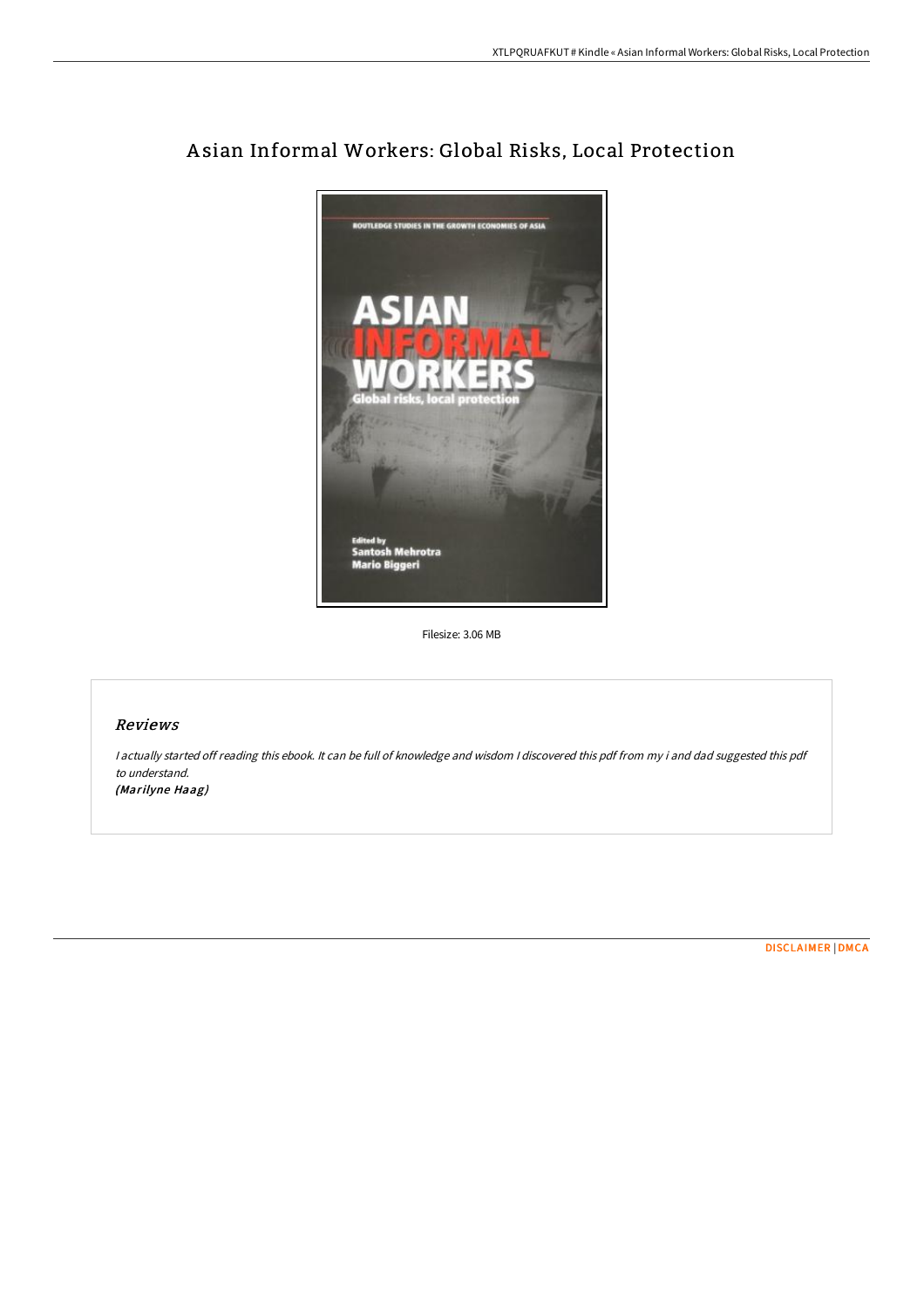## ASIAN INFORMAL WORKERS: GLOBAL RISKS, LOCAL PROTECTION



Routledge, London, UK, 2007. Hardcover. Book Condition: New. Dust Jacket Condition: New. First Edition. This thoroughly researched volume surveys the nature and extent of 'informal' work in Asia, which is a powerful and under-studied force in the region. After over half a century of development, even in the fast growing economies of Asia, the formal sector, and industrial jobs have grown rather slowly, and most non-agricultural employment growth has occurred in the informal economy. At the same time as this, there has been a feminization of informal workers and growth in subcontracted homework. Drawing on detailed case studies carried out in five Asian countries - two low income (India and Pakistan) and three middle income (Indonesia, Thailand and the Philippines) where subcontracted production, usually by women and children working out of home, is now widespread, this insightful book acknowledges that home-based work is the source of income diversification for poor families, but is also the source of exploitation of vulnerable workers and child labour as firms attempt to contain costs. This wide-ranging and accessible survey, edited by key specialists in this field, along with an impressive team of contributors, examines the social protection needs of these workers arguing convincingly for public action to promote such work and protect these workers as a possible new labour intensive growth strategy in developing countries. Printed Pages: 480. Size: 165 x 250 Mm.

 $\blacksquare$ Read Asian Informal Workers: Global Risks, Local [Protection](http://digilib.live/asian-informal-workers-global-risks-local-protec.html) Online B Download PDF Asian Informal Workers: Global Risks, Local [Protection](http://digilib.live/asian-informal-workers-global-risks-local-protec.html)